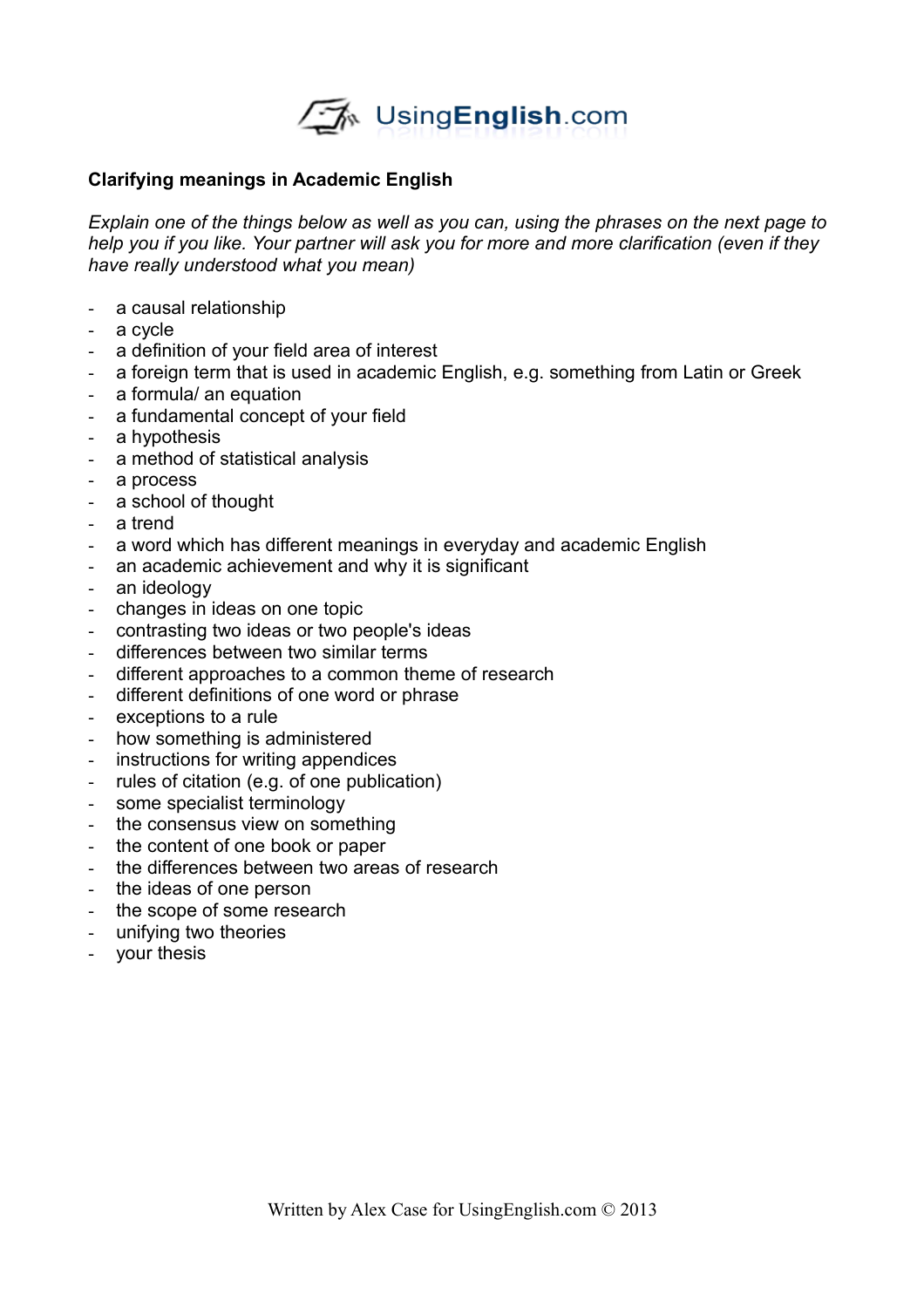√A UsingEnglish.com

## **Useful phrases**

- Anticipating your questions....
- By… I mean…/ …, by which I mean…
- I can illustrate this with an analogy. This is not a precise analogy but...
- I would define…. as…./ I am using… to mean…
- … is usually defined as…
- In other words, ... / i.e. / To put it another way, ... / That is to say...
- It can help to picture it as / symbolise it as/ visualise it as...
- More simply,  $\ldots$ / In layperson's terms,  $\ldots$  /A more straightforward explanation is…/ A simpler if less precise definition explanation is…
- Practically, this means that.../ Practically speaking,...
- The meaning is somewhat ambiguous but…/ There's no precise definition but…
- There are two related meanings./ Other people define it as.../ An alternative explanation is…
- To be (more) specific/ precise,…/ Specifically,…
- To clarify...
- To illustrate what I mean,…
- You could also take it to mean…
- You might be more familiar with...

## **Suggested questions**

- Is that the same thing as...?/ Is that similar to...?
- What's the difference between that and...?
- Can you define...?
- What does… mean?
- I can't get my head round...
- Is there a simpler way to explain...?